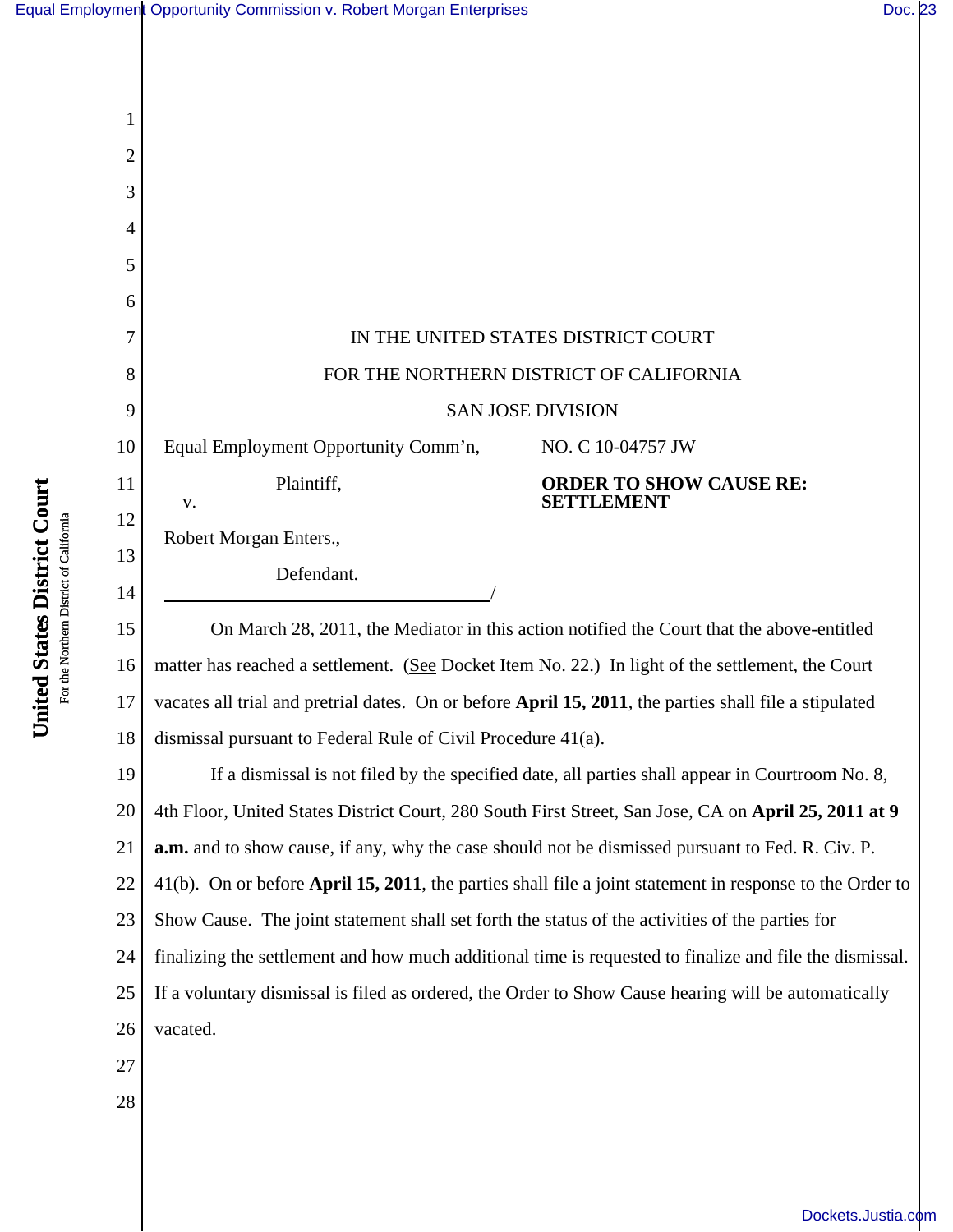Failure to comply with any part of this Order will be deemed sufficient grounds to dismiss